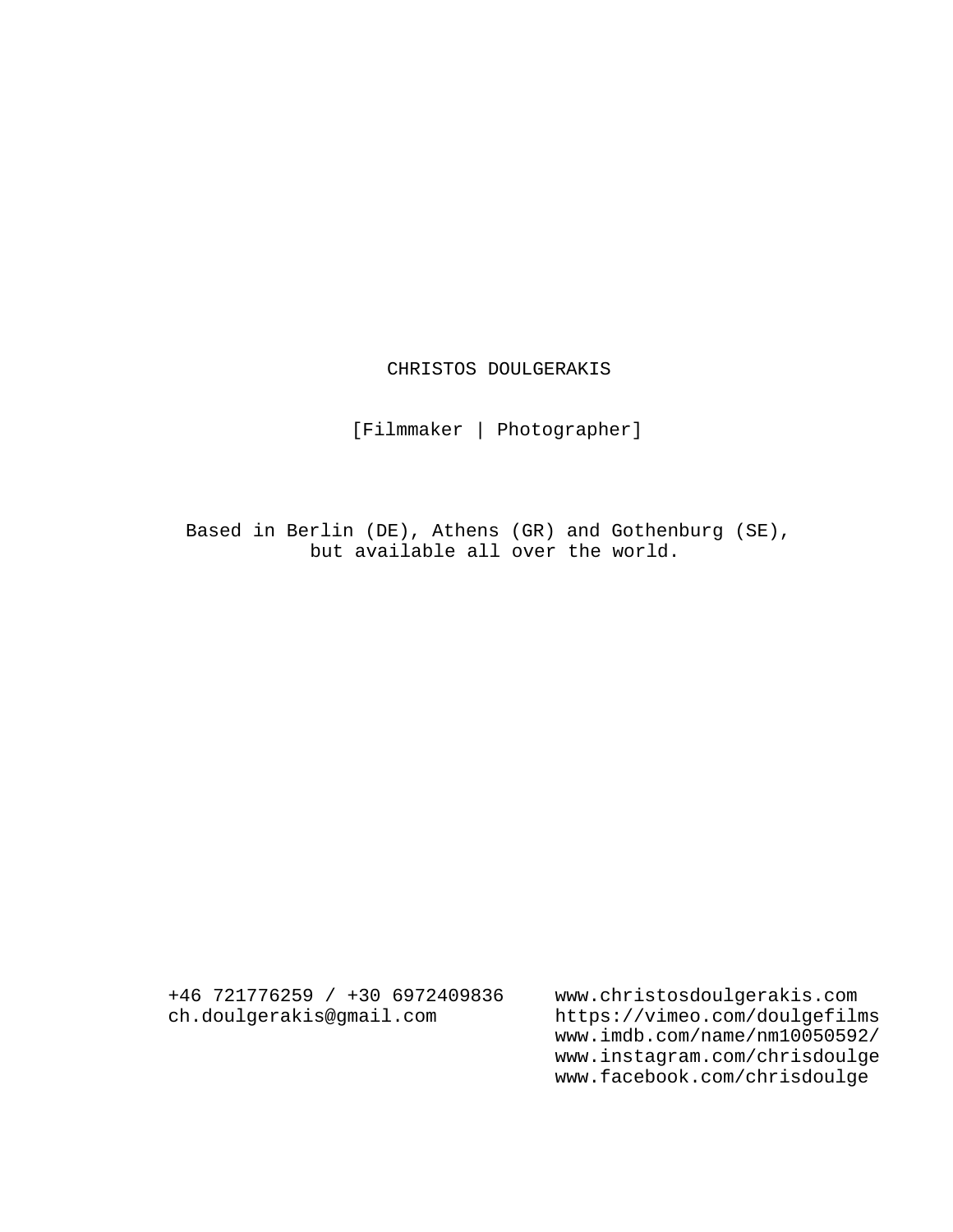# 1 INT. PROFESSIONAL SUMMARY - DAY

CHRISTOS (mid 30's) sits opposite the INTERVIEWER's desk. He's about 1.80m tall, with dark hair and brown eyes. He wears casual clothes and looks very confident.

The Interviewer holds a bunch of papers and looks at the first page.

INTERVIEWER

How would you describe yourself in a few words?

#### CHRISTOS

A creative, focused and highly imaginative filmmaker, screenwriter and photographer with a wide background in a variety of films, documentaries, music videos, photo shootings and commercials. I possess great multi-tasking abilities and feel confident I can produce high volumes of work within strict deadlines.

#### INTERVIEWER

What would be some of your core skills?

CHRISTOS

I consider myself a screenwriter and film director, but also a very skillful editor, both for picture, as well as color, sound and music editing.

(beat) Moreover, I'd like to point out my cinematography, camera operation and photography abilities. (beat)

Last but not least, I'm extremely competent in various producing, set management and script supervising tasks.

The Interviewer smiles.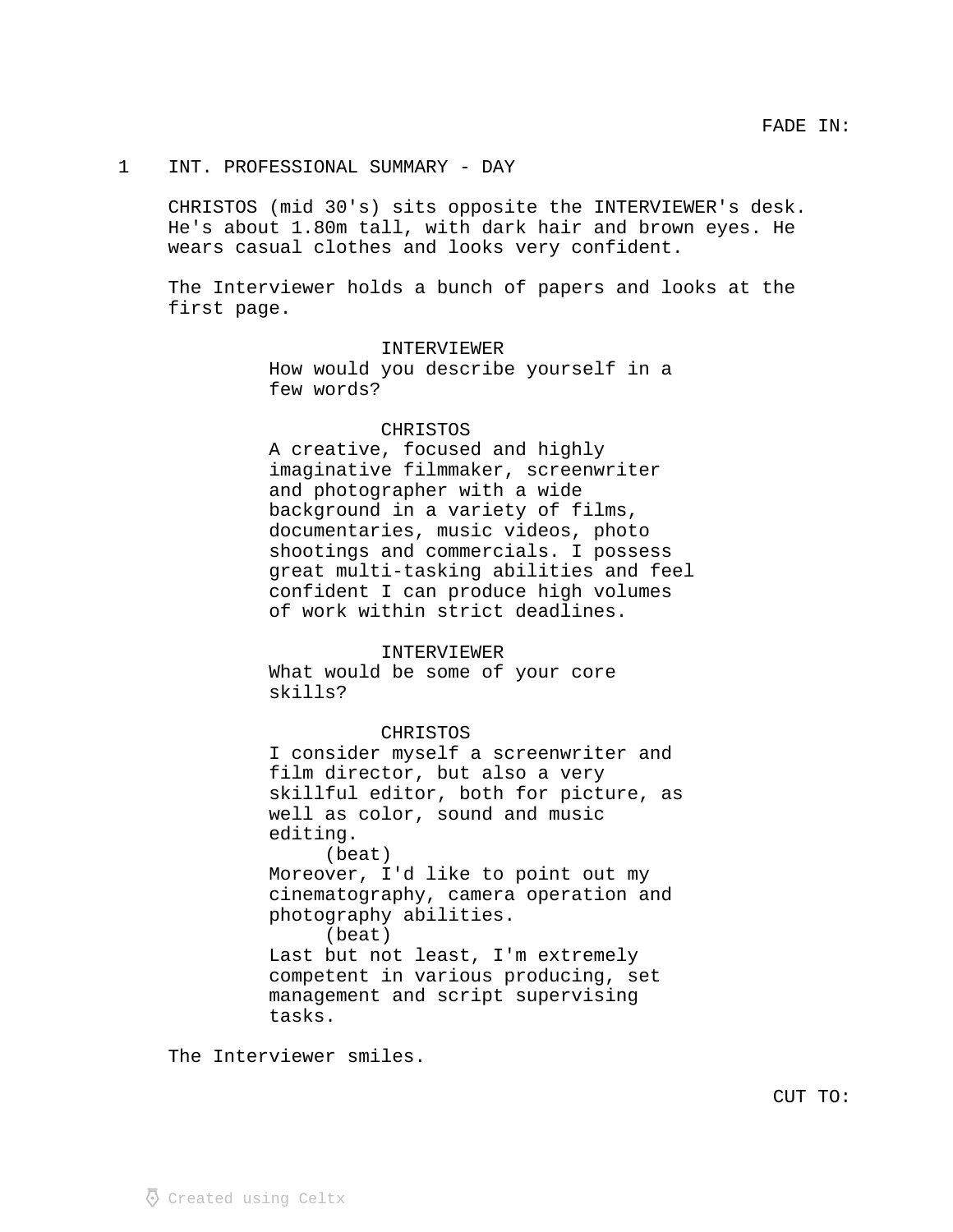# 2 INT. EDUCATION - DAY

The Interviewer turns to the second page.

INTERVIEWER Have you studied filmmaking?

# CHRISTOS

Yes, I have. In 2018, I graduated from the Catalyst Film School Filmmaking Diploma program in Berlin, Germany. (beat) Two years before that, I was in London, UK, where I obtained a Certitec Masterclass Diploma on the Adobe Creative Suite.

## INTERVIEWER

I suppose you feel comfortable using the Adobe Creative Suite software.

## CHRISTOS

Absolutely! My software skills also include DaVinci Resolve, RawTherapee, Avid ProTools and excessive knowledge on the MS Office Suite.

(beat)

Furthermore, my engineering background equipped me with great knowledge in designing software, such as Autodesk AutoCAD.

INTERVIEWER

Do you have a driving license?

#### CHRISTOS

I own a B-Class driving license and multiple years of driving experience.

INTERVIEWER

How about your language skills?

## CHRISTOS

I'm Greek, we're talking in English and I've lived 6 years in Sweden. I'm fluent in all three and I can speak some Norwegian and Italian, as well.

The Interviewer shows an awaken interest drawn on his face.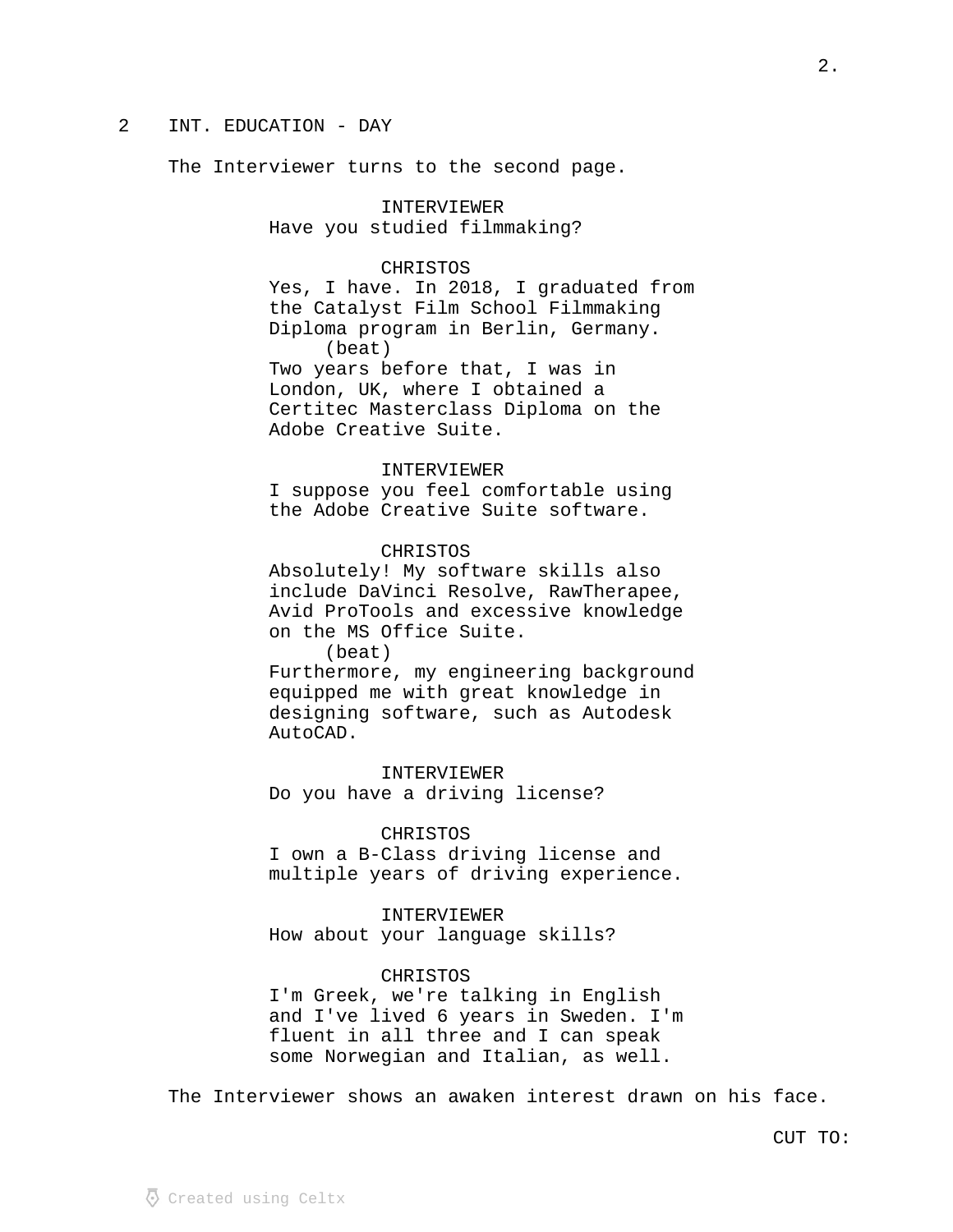3 INT. WORKING EXPERIENCE - DAY

The Interviewer turns to the third page and grabs a notepad and a pen. He's ready to keep notes.

> INTERVIEWER What's your filmmaking experience?

## CHRISTOS

I'm a freelance screenwriter, film director and editor since 2007 and cinematographer since 2012. Just recently, I created a collective along with a few other freelance filmmakers, called ACES Pictures.

#### INTERVIEWER

Where can we watch some of your work?

#### CHRISTOS

My personal website, as well as my Vimeo profile page contain various samples of my work.

#### INTERVIEWER

Do you have anything else to add?

## CHRISTOS

I'd like to mention that I have been a freelance photographer and music journalist since 2006, collaborating with magazines such as Avopolis Music, Voodoo and Rock Hard Greece. (beat) Some of these were also maintaining radio stations, in which I practised radio producing between 2007 and now.

CUT TO:

#### 4 INT. OTHER INFORMATION - DAY

The Interviewer puts the papers and the notepad aside.

INTERVIEWER Any other interests? Hobbies?

CHRISTOS Allow me to illustrate...